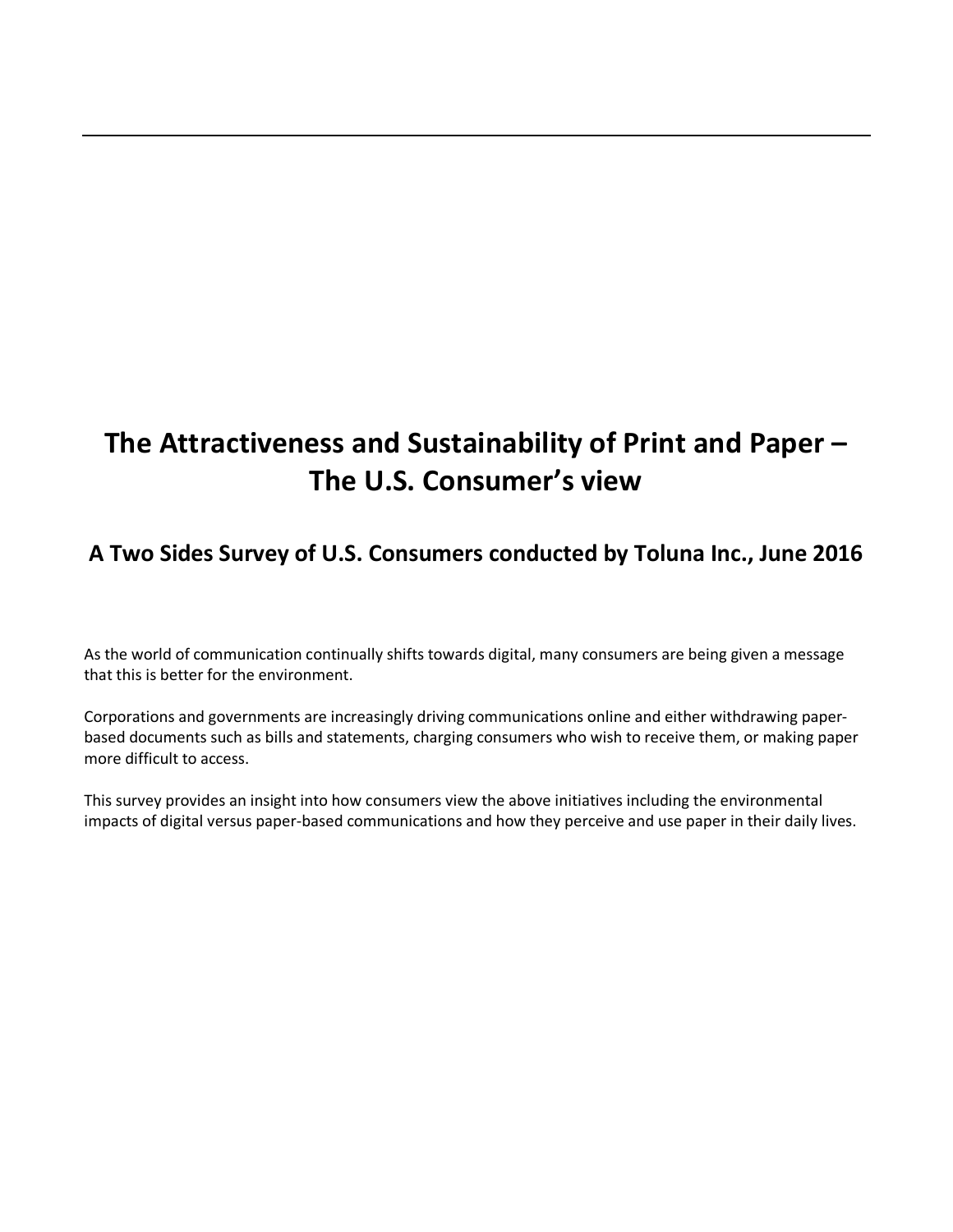# **Contents**

| 1. | If you see a company asking you to stop receiving paper bills or statements by using environmental claims<br>like; "Go Paperless - Go Green", or "Go Paperless - Save trees", or "Get your bills on line - it's better for the |
|----|--------------------------------------------------------------------------------------------------------------------------------------------------------------------------------------------------------------------------------|
| 2. |                                                                                                                                                                                                                                |
| 3. | If you receive a communication from any of your service providers, or your tax authorities, that they want<br>to move to online services ('paperless' communication only), please tell us to what extent you agree with        |
| 4. |                                                                                                                                                                                                                                |
| 5. | Over the last 50 years, how would you say that the size of U.S. forests has evolved?14                                                                                                                                         |
| 6. |                                                                                                                                                                                                                                |
| 7. | Compared with other products (eg. glass, plastic, metal), what is the recycling rate of paper products?16                                                                                                                      |
| 8. | Have you seen recent ads promoting the effectiveness or environmental friendliness of print and paper?.17                                                                                                                      |
| 9. |                                                                                                                                                                                                                                |

<span id="page-1-0"></span>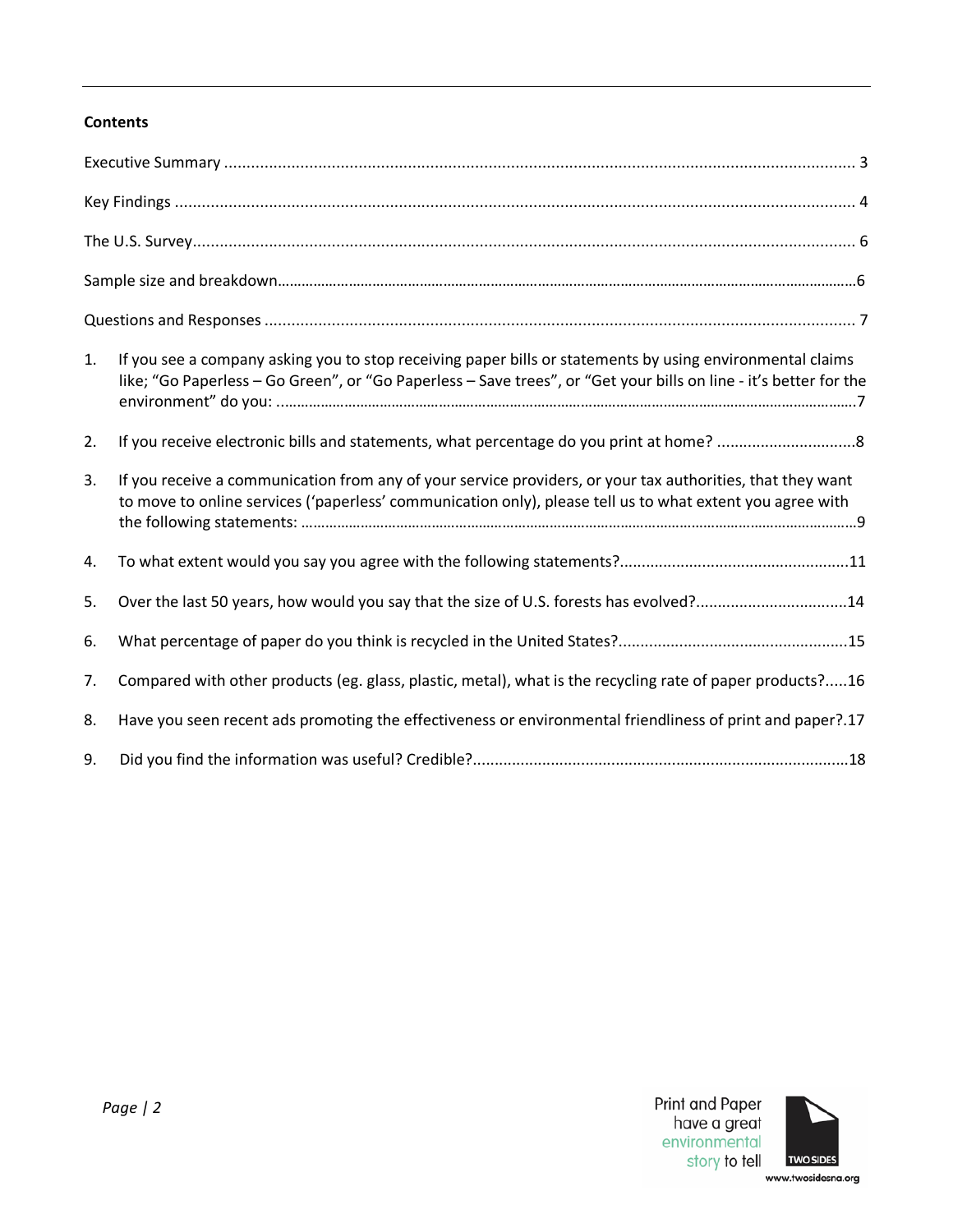#### **Executive Summary**

The survey was commissioned by Two Sides and carried out by international research company Toluna in June 2016. The survey was undertaken in Australia, Austria, Brazil, France, Germany, Italy, New Zealand, South Africa, Spain, the United Kingdom and the United States. Individuals working in the paper, printing or allied industries were excluded from the survey.

This report details the responses from 2,323 U.S. consumers and gives an insight into their perceptions related to the environmental impacts of print and paper. It considers the ongoing switch from paper-based communications to digital by corporations and governments, and reveals that many consumers want to retain the choice of using print and paper at no additional cost.

Many respondents question or feel misled by "go paperless – go green" or similar environmental claims and believe cost savings is the primary reason that organizations are going digital.

Although there are concerns about the environmental impacts of print and paper, many respondents prefer paper-based communications to digital options for a variety of reasons including ease of reading and a lack of internet access. A large majority recognize that paper-based communications can be a sustainable way to communicate when produced and used responsibly, including recycling.

More education is needed to raise awareness about the industry's positive environmental message related to sustainable forest management and recycling. For example, despite U.S. forests growing in size (over 3% in forest area and 58% in wood volume over the past 60 years), 55% of respondents perceive that U.S. forests are shrinking. The majority of respondents do not know that paper is one of the most recycled products in the U.S. with recovery rates of over 66%.

There is a preference for print on paper in all age groups, indicating a more fundamental and more human way that we react to the physicality of print on paper. However, the acceptance of digital media is stronger amongst younger ages. One alarming trend was that the 18 to 24 year old age group had a lower awareness of the state of U.S. forests and recycling rates for paper when compared to overall survey results.

Compared to the 2011 and 2013 Two Sides surveys, the following positive trends are apparent:

- 94% agreed that print and paper can be a sustainable way to communicate (compared to 72% in 2013).
- 79% agreed that reading from paper is nicer than reading off a screen (70% in 2011).
- 76% agreed that print on paper is more pleasant to handle and touch when compared to other media (68% in 2011).
- 76% agreed that paper is based on a renewable resource (65% in 2011).
- When it comes to home printing of bills and statements, 2016 results were either higher (more printing) or similar to our 2013 survey.
- 30% believe that our forests have either stayed the same or increased in size (16% in 2011).
- 8% believe that paper products have the highest recycling rate in the U.S. when compared to other materials such as glass, plastic and metals (4% in 2011).
- 35% saw ads related to the effectiveness and sustainability of print and paper (12% in 2013), and the large majority rated the ads as credible and useful.

Print and Paper have a great environmental story to tell



*Page | 3*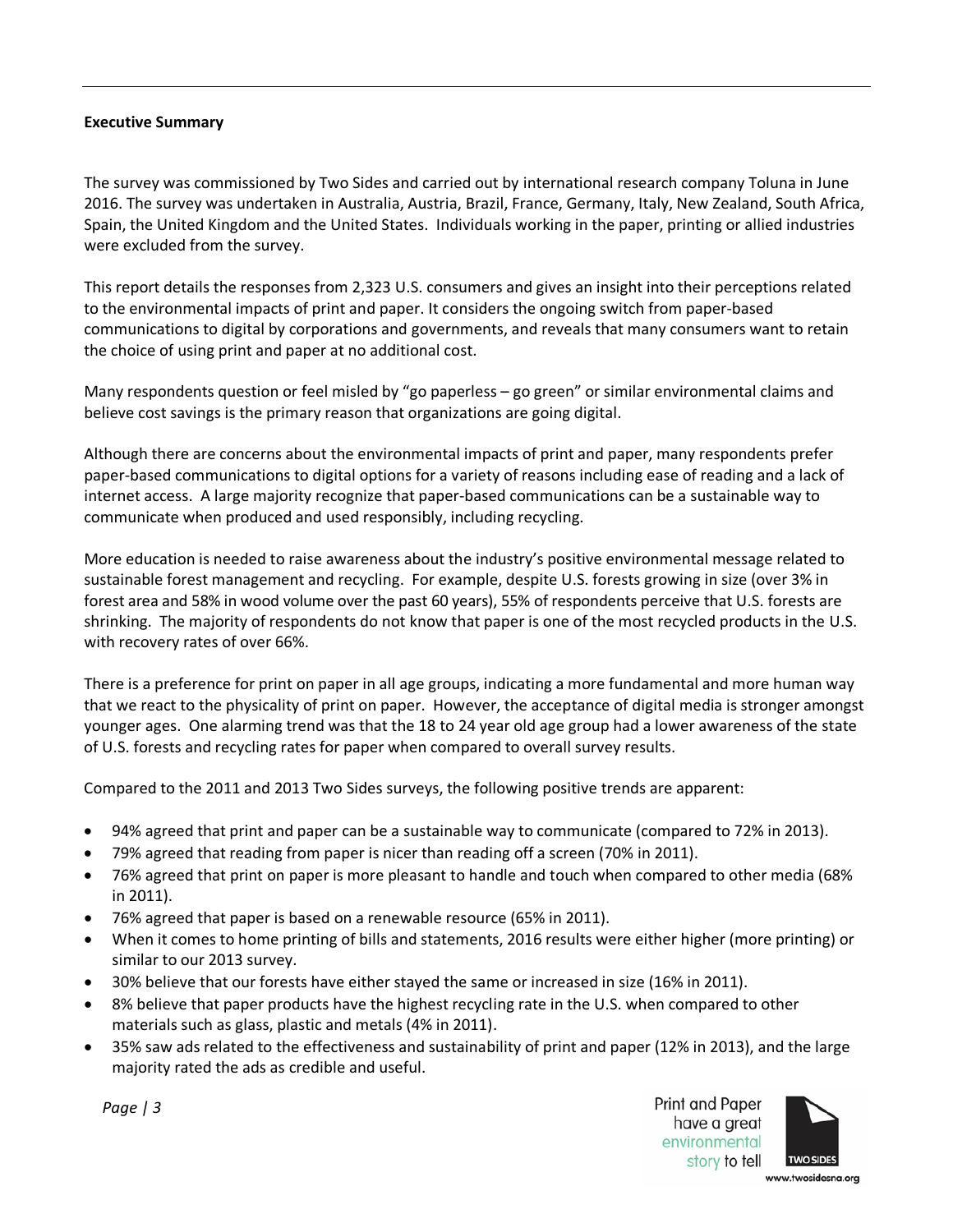## <span id="page-3-0"></span>**Key Findings:**

#### "Go paperless – go green" claims are questioned by many

There is consumer cynicism related to environmental claims used by corporations and governments to promote electronic statements and services. Cost savings is seen as the main driver. Millennials were less doubtful of green claims than older age groups.

- 85% of respondents receiving environmental claims such as, "Go Paperless Go Green", or "Go Paperless Save trees" believe companies are seeking to save costs (75% of 18 to 24 year olds).
- 57% question the validity of these claims (48% of 18 to 24 year olds).

#### Print and paper are seen as sustainable products when responsibly produced but concerns about forestry persist

Print and paper is still a preferred communication channel. Although many are concerned about the effect of paper production on forests, they understand the renewable and recyclable characteristics of paper and believe it can be a sustainable way to communicate. Although the results for 18 to 24 year olds were generally lower, they still indicated a strong acceptance of paper and print.

- 94% agreed that recyclability is an important characteristic of environmentally responsible products (91% of 18 to 24 year olds).
- 91% agree that, when responsiby produced, used and recycled, print and paper can be a sustainable way to communicate (86% of 18 to 24 year olds).
- 88% agree that when forests are responsibly managed it is environmmetally acceptable to use trees to produce products such as wood for construction and paper for printing (81% of 18 to 24 year olds).
- 86% agreed that new forest plantations are necessary to counteract global warming (80% of 18 to 24 year olds).
- 79% agreed that reading from paper is nicer than reading off a screen (79% of 18 to 24 year olds).
- 78% are concerned about the effect on forests by the production of paper (also 78% of 18 to 24 year olds).
- 76% agreed that paper is based on a renewable resource (66% of 18 to 24 year olds).
- 76% agreed that print on paper is more pleasant to handle and touch when compared to other media (73% of 18 to 24 year olds).
- 56% agree that paper records are more environmentally sustainable than electronic storage of information (45% of 18 to 24 year olds).

#### Many need a paper option and don't want to be forced into a "digital only" situation

There is a resistance to being unwillingly moved to online communications. However, results indicate that 18 to 24 year olds are more likely to accept online communications than older age groups.

- 79% of respondents want the option to continue receiving printed information as it provides a more permanent record (75% of 18 to 24 year olds).
- 77% would be unhappy if they were asked to pay a premium for paper bills and statements (70% of 18 to 24 year olds).



*Page | 4*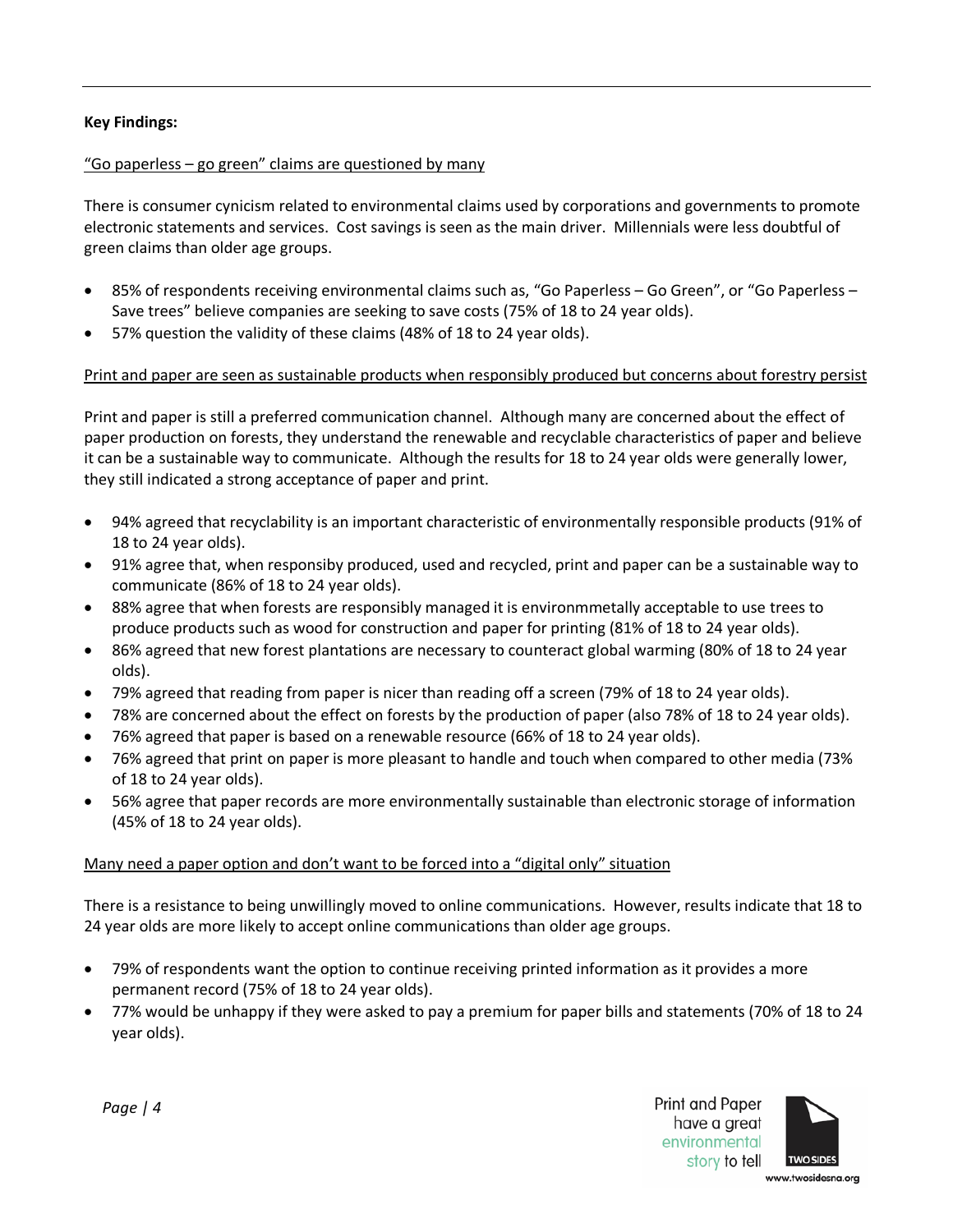• 49% of all respondents still don't have a reliable internet connection and want paper records (44% of 18 to 24 year olds).

# Home printing continues

Online statements and billing are well established, however a significant amount of home printing for various bills and statements still occurs. For example, 52% of respondents print some or most of their financial services bills and statements at home. No major differences were found between the average result and the 18 to 24 year old group. Depending on the type of document printed, the 2016 results were either higher (more printing) or similar to our 2013 survey.

# Forest growth in the U.S. is misunderstood, but more people are getting it right

55% of respondents believe that U.S. forests have decreased in area (62% of 18 to 24 year olds). Most respondents are unaware of the fact that U.S. forests have grown by more than 58% in volume and 3% in area over the last 60 years. The level of awareness of 18 to 24 year olds was generally lower than the overall results. There is a positive trend compared to our 2011 survey, with roughly double the 2016 respondents believing that our forests have either stayed the same or increased in size (i.e. 16% in 2011 vs 30% in 2016).

# The great recycling story of print and paper is not well known

70% of respondents believe that less than 50% of waste paper is recovered for recycling (80% of 18 to 24 year olds). Most respondents are not aware that over 65% of U.S. paper products are recovered for recycling and they have a mixed opinion of the percentage of paper recovered. The level of awareness of 18 to 24 year olds was generally lower than the overall results. The 2016 results are similar to those obtained in our 2011 survey.

Paper products have the highest recycling rate in the U.S. when compared to other materials such as glass, plastic and metals. Although only 8% of respondents selected the correct answer, this is double the respondents compared to our 2011 survey (4%).

# More people are seeing ads promoting print and paper

<span id="page-4-0"></span>Over 35% of respondents indicated that they have seen ads promoting the effectiveness or environmental friendliness of print and paper. This is almost 3 times more respondents than in our 2013 survey (12%), and the large majority rated the ads as credible and useful.



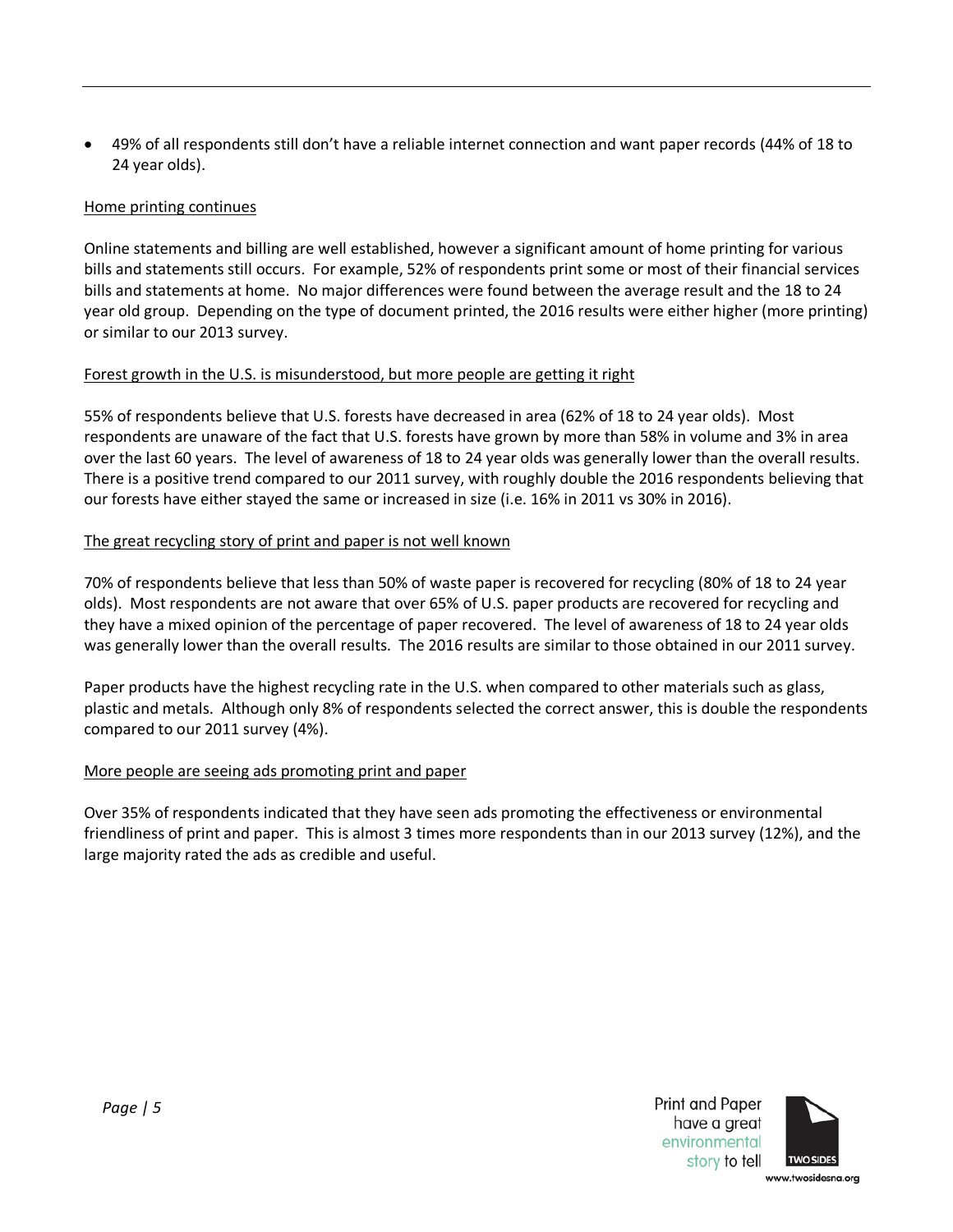# <span id="page-5-0"></span>**The U.S. Survey**

#### **Sample size and breakdown**

The survey was conducted in June 2016 by Toluna, an independent research organization and included 2,323 U.S. respondents. The split in each age range of consumers was as follows:



47% of respondents were male and 53% female. Individuals working in the paper, printing or allied industries were excluded from the survey.

Respondents were spread across the U.S.



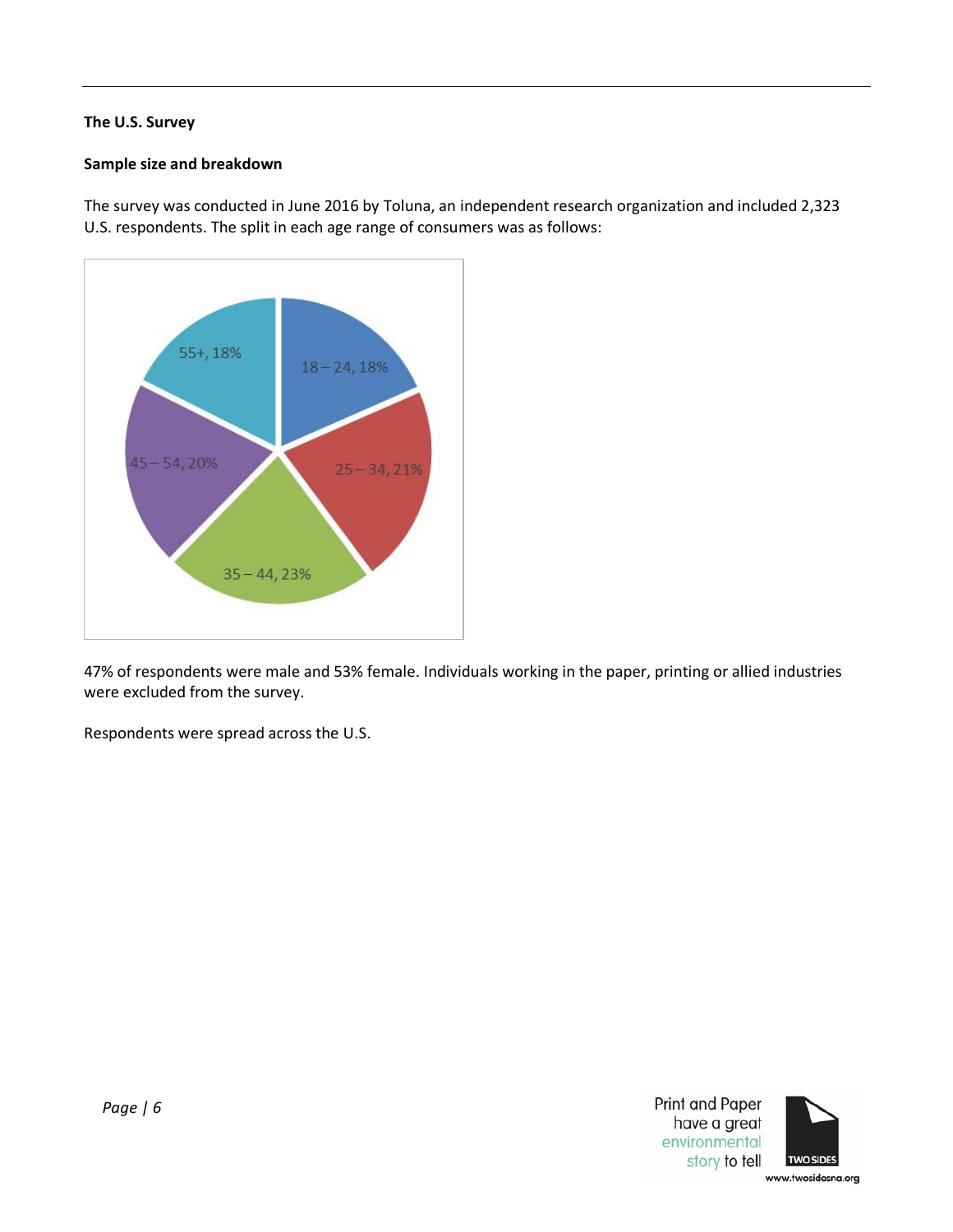#### <span id="page-6-0"></span>**Questions and Responses**

<span id="page-6-1"></span>**1. If you see a company asking you to stop receiving paper bills or statements by using environmental claims like; "Go Paperless – Go Green", or "Go Paperless – Save trees", or "Get your bills on line - it's better for the environment" Do you:** 



There is consumer cynicism related to environmental claims used by corporations and governments to promote electronic statements and services. Cost savings is seen as the main driver. Millennials were less doubtful of green claims than older age groups.

- 85% of respondents receiving environmental claims like; "Go Paperless Go Green", or "Go Paperless Save trees" believe companies are seeking to save costs (75% of 18 to 24 year olds).
- 57% question the validity of these claims (48% of 18 to 24 year olds).
- 48% feel misled by these claims (37% of 18 to 24 year olds).

*Page | 7*

Print and Paper have a great environmental story to tell



www.twosidesna.org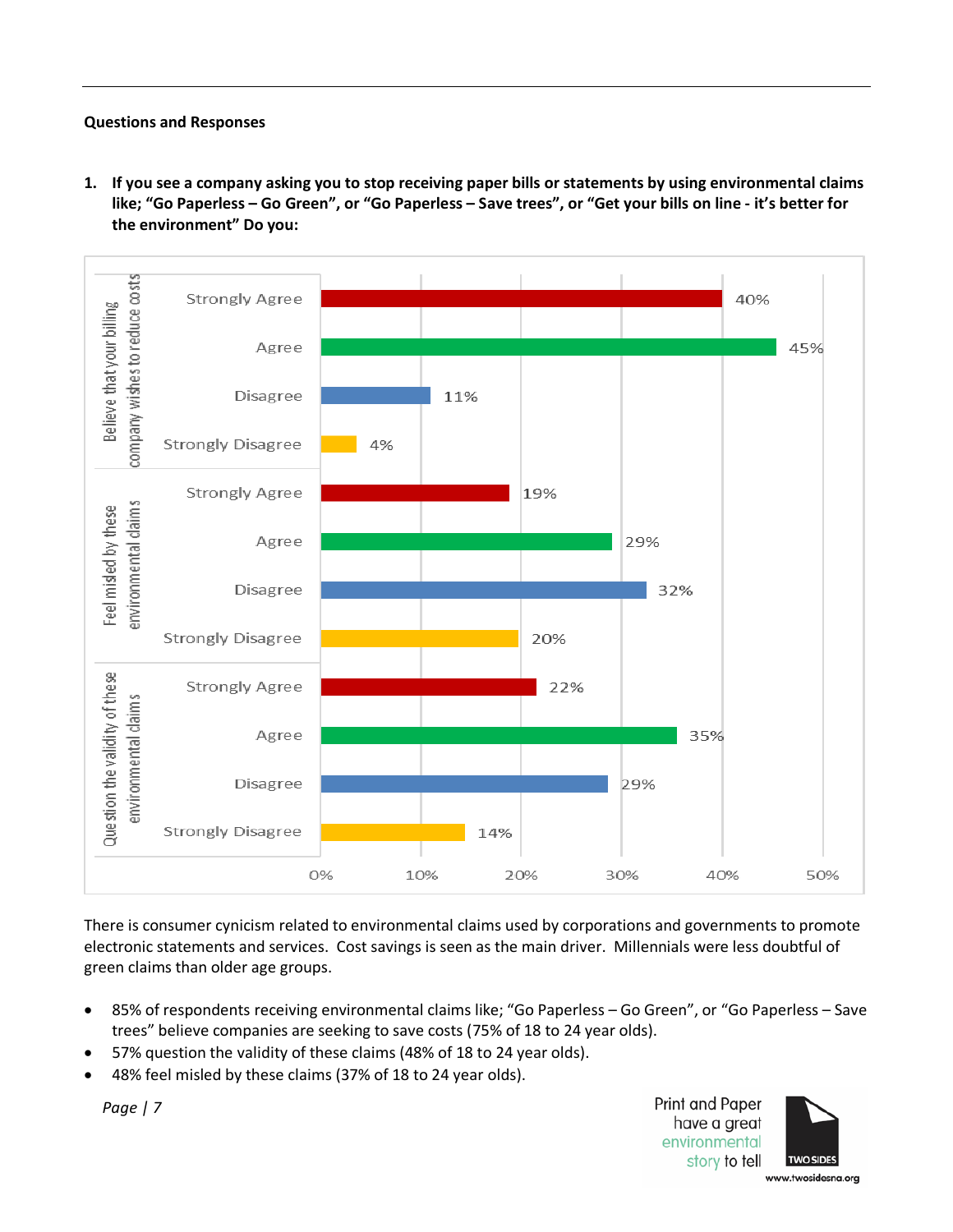

# <span id="page-7-0"></span>**2. If you receive electronic bills and statements, what percentage do you print at home?**

Online statements and billing are well established, however a significant amount of home printing for various bills and statements still occurs. No major differences were found between the average result and the 18 to 24 year old group.

- 13 to 26% of respondents print between 1 and 20% of their electronic statements at home, depending on the type of statement.
- 6 to 13% of respondents print between 81 and 100% of their electronic statements at home, depending on the type of statement.
- 52% of respondents print some or most of their financial services bills and statements at home.



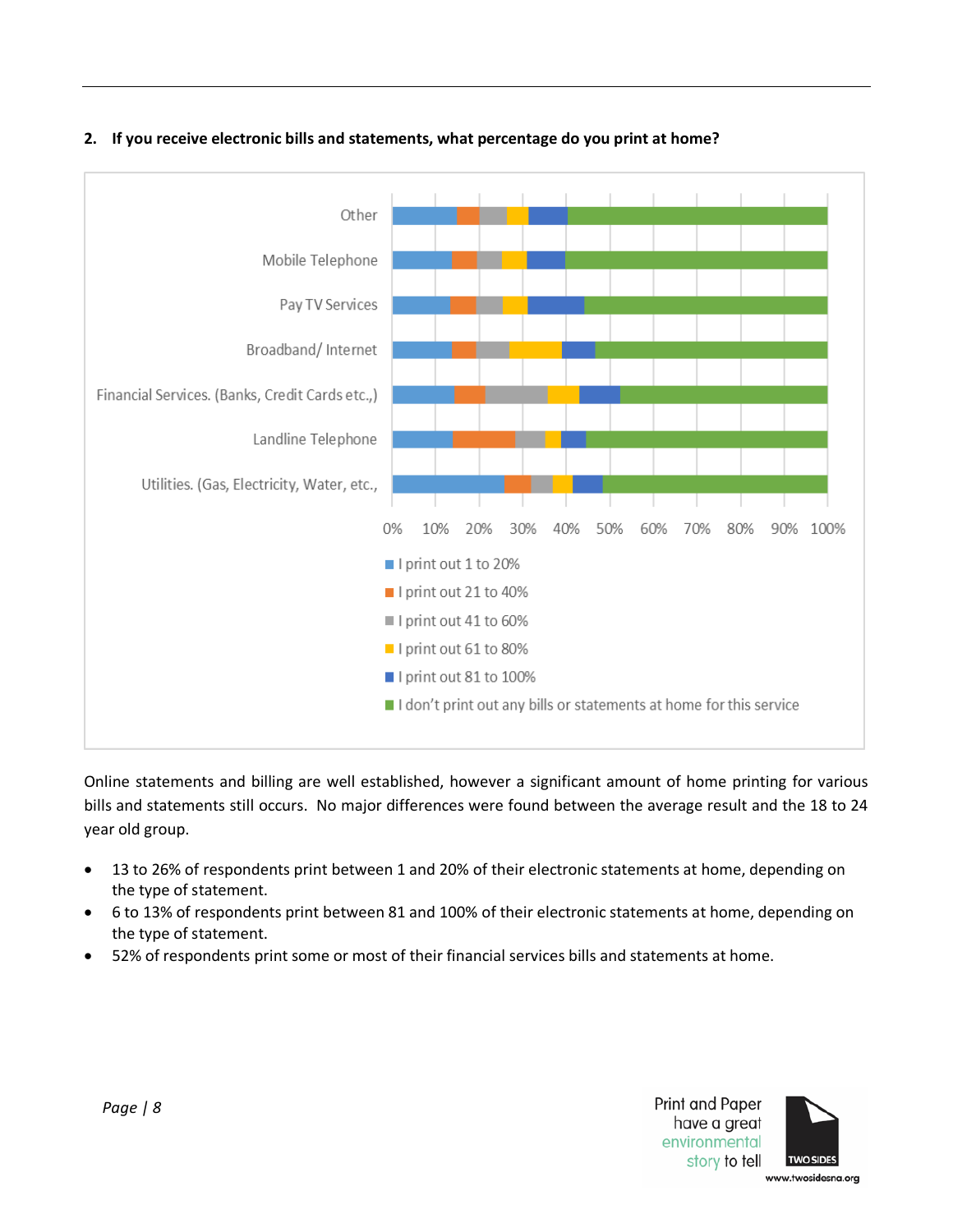<span id="page-8-0"></span>**3. If you receive a communication from any of your service providers, or your tax authorities, that they want to move to online services ('paperless' communication only), please tell us to what extent you agree with the following statements:**



**Print and Paper** have a great environmental story to tell

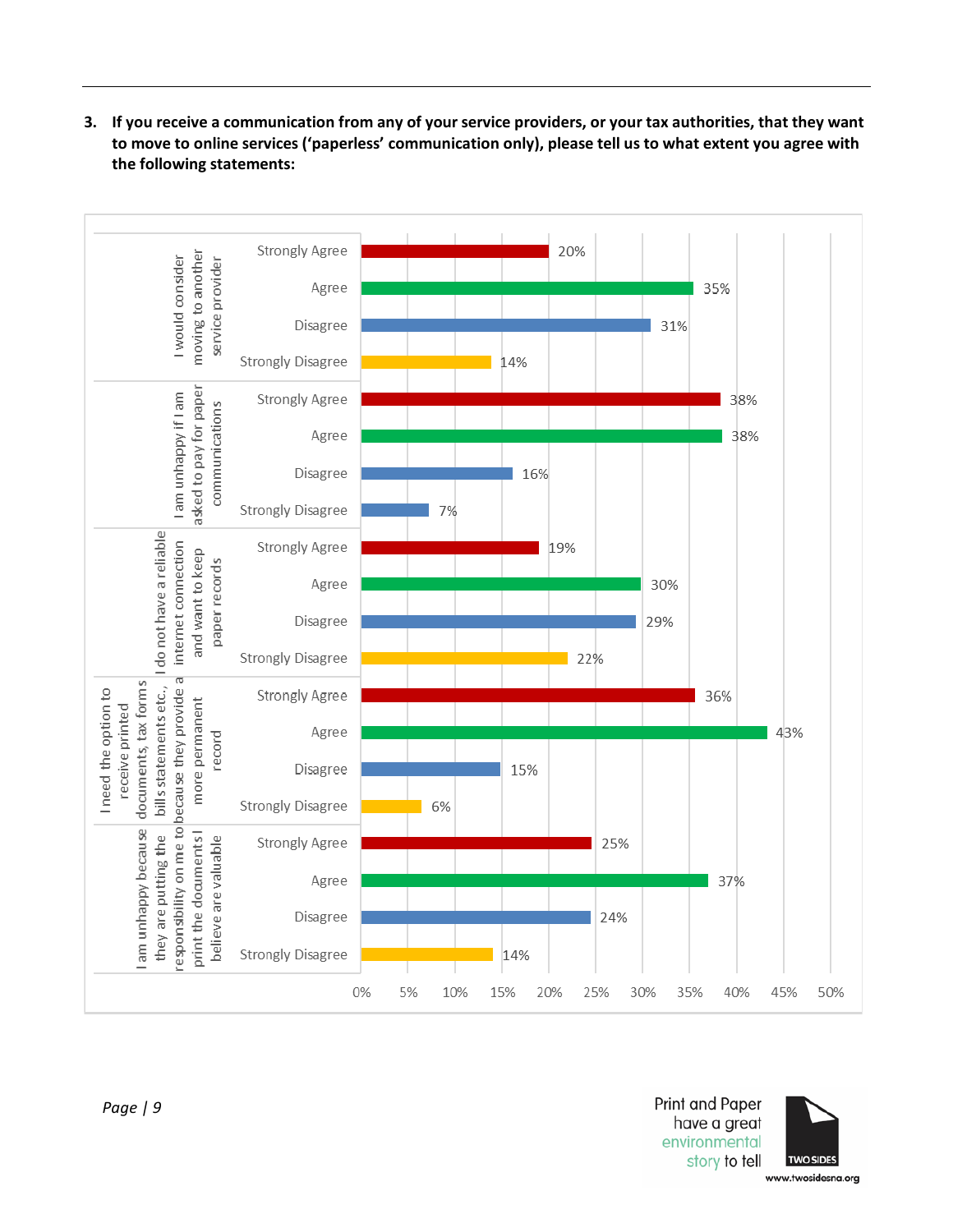There is a resistance to being unwillingly moved to online communications. However, results indicate that 18 to 24 year olds are more likely to accept online communications than older age groups.

- 79% of respondents want the option to continue receiving printed information as it provides a more permanent record (75% of 18 to 24 year olds).
- 77% would be unhappy if they were asked to pay a premium for paper bills and statements (70% of 18 to 24 year olds).
- 62% are unhappy that the responsibility to print documents is being passed to consumers (57% of 18 to 24 year olds).
- 55% would consider changing provider if they are being asked to move to paperless communication (47% of 18 to 24 year olds).
- <span id="page-9-0"></span>• 49% of all respondents don't have a reliable internet connection and want paper records (44% of 18 to 24 year olds).

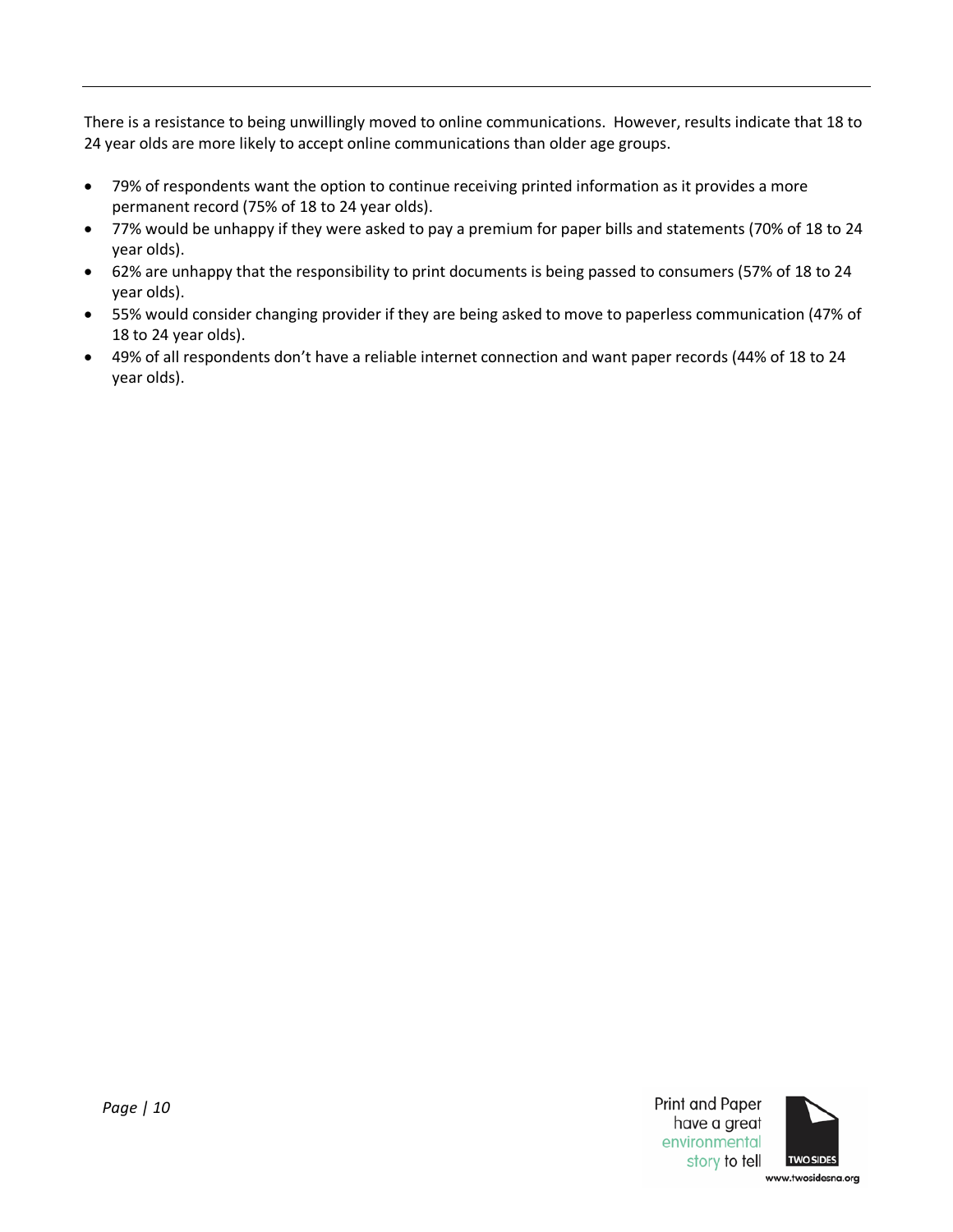

#### **4. To what extent would you say you agree with the following statements?**



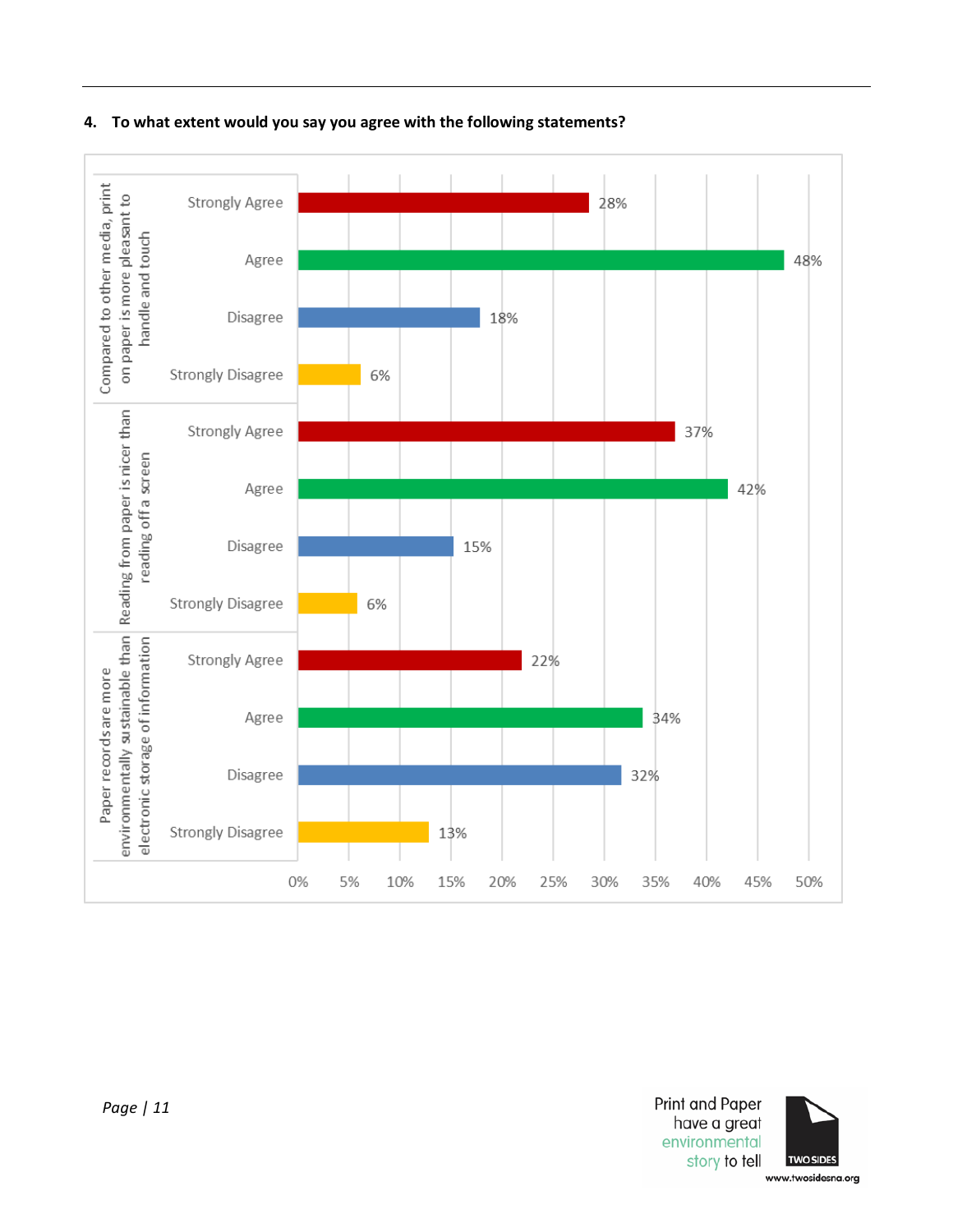

Print and paper is still a preferred communication channel. Although many consumers are concerned about the effect of paper production on forests, they understand the renewable and recyclable characteristics of paper and believe it can be a sustainable way to communicate. Although the results for 18 to 24 year olds were generally lower, they still indicated a strong acceptance of paper and print.

• 94% agreed that recyclability is an important characteristic of environmentally responsible products (91% of 18 to 24 year olds).

> **Print and Paper** have a great environmental story to tell

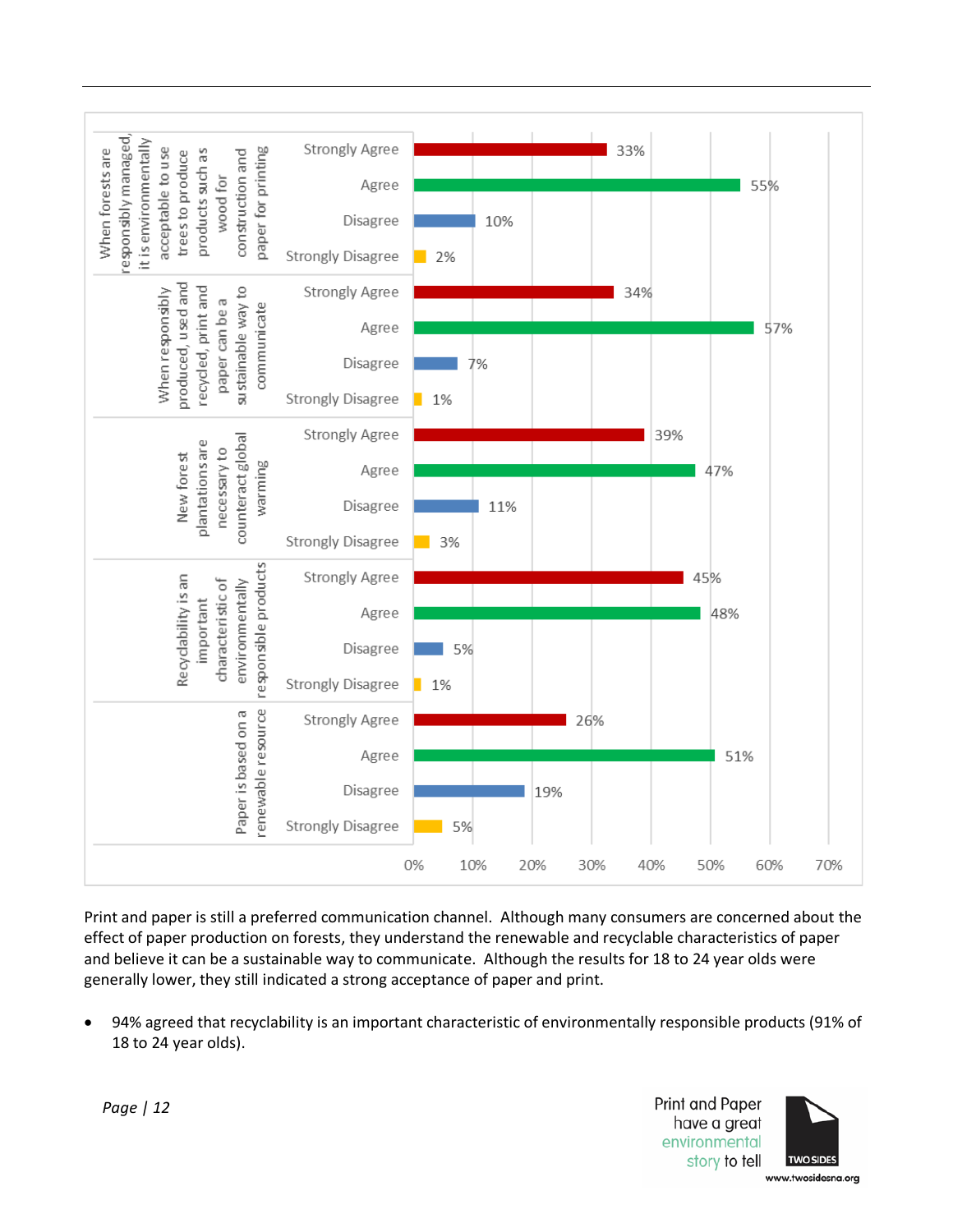- 91% agreed that, when responsiby produced, used and recycled, print and paper can be a sustainable way to communicate (86% of 18 to 24 year olds).
- 88% agreed that when forests are responsibly managed it is environmentally acceptable to use trees to produce products such as wood for construction and paper for printing (81% of 18 to 24 year olds).
- 86% agreed that new forest plantations are necessary to counteract global warming (80% of 18 to 24 year olds).
- 79% agreed that reading from paper is nicer than reading off a screen (also 79% of 18 to 24 year olds)
- 78% are concerned about the effect on forests by the production of paper (also 78% of 18 to 24 year olds).
- 76% agreed that print on paper is more pleasant to handle and touch when compared to other media (73% of 18 to 24 year olds).
- 76% agreed that paper is based on a renewable resource (66% of 18 to 24 year olds).
- 56% agreed that paper records are more environmentally sustainable than electronic storage of information (45% of 18 to 24 year olds).



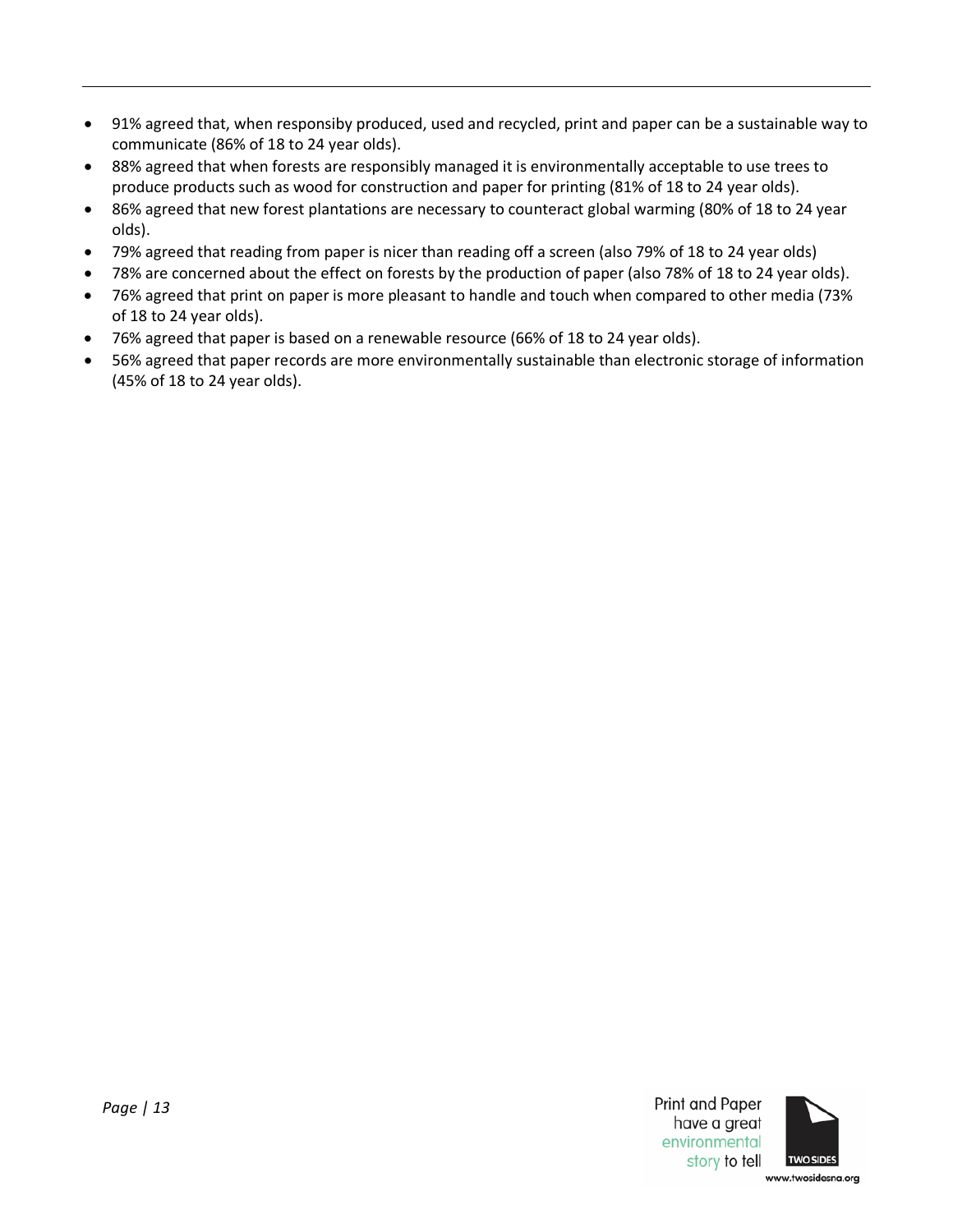<span id="page-13-0"></span>



Most respondents are unaware of the fact that U.S. forests have grown by more than 58% in volume and 3% in area over the last 60 years. The level of awareness of 18 to 24 year olds was generally lower than the overall results.

- 55% of respondents believe that U.S. forests have decreased in area (62% of 18 to 24 year olds).
- 19% believe they have stayed the same.
- 15% did not know or were unsure.
- 11% believe they have increased in area (8% of 18 to 24 year olds).

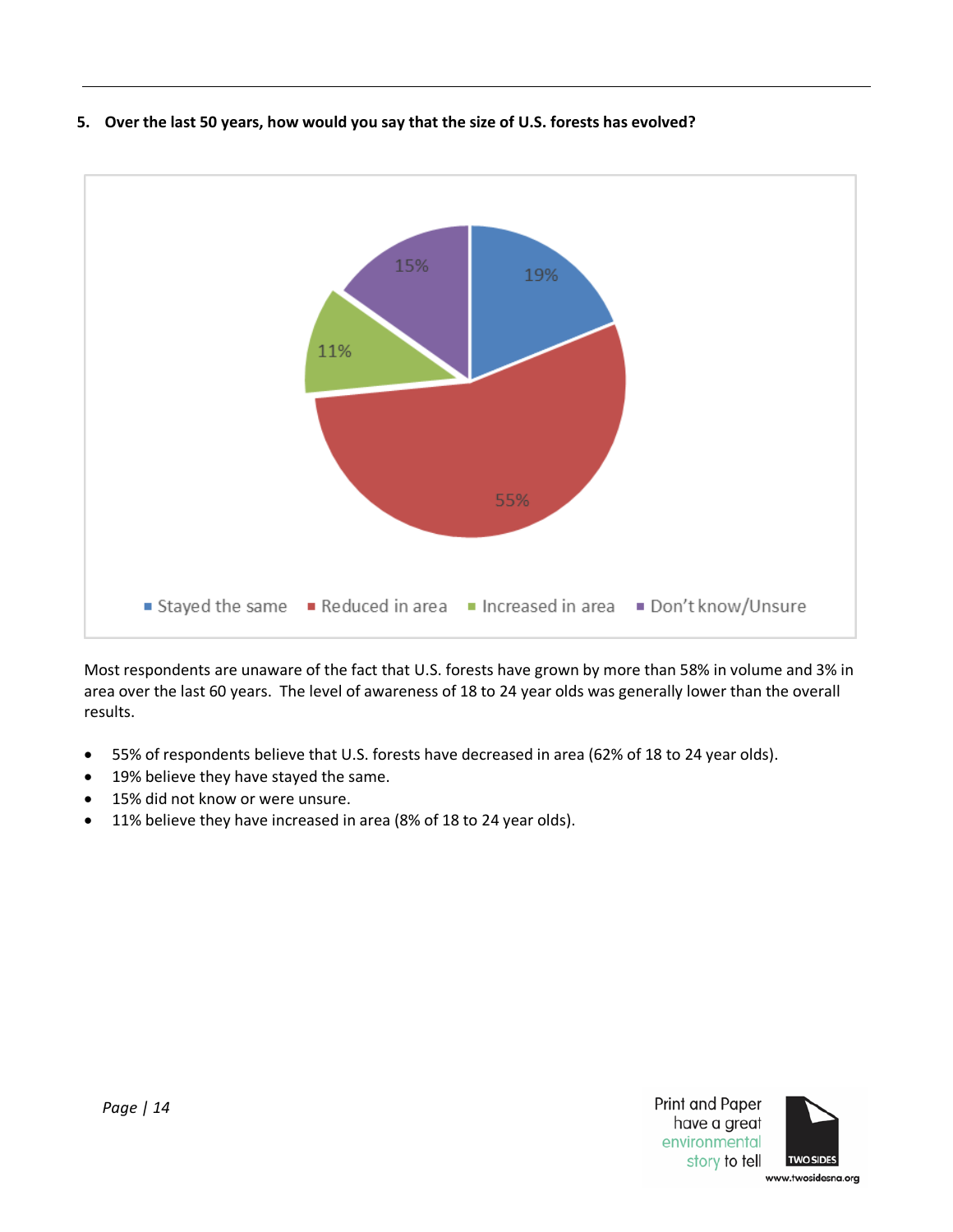

<span id="page-14-0"></span>**6. What percentage of paper do you think is recycled in the United States?** 

Most respondents are not aware that over 66% of U.S. paper products are recovered for recycling and they have a very mixed opinion of the percentage of paper recovered. The level of awareness of 18 to 24 year olds was generally lower than the overall results.

- 70% believe that less than 50% of waste paper is recovered for recycling (80% of 18 to 24 year olds).
- 10% believe that 50-59% if paper is recovered (7% of 18 to 24 year olds).
- 9% believe it is over 60% (4% of 18 to 24 year olds).
- 10% did not know or were unsure.

Print and Paper have a great environmental story to tell

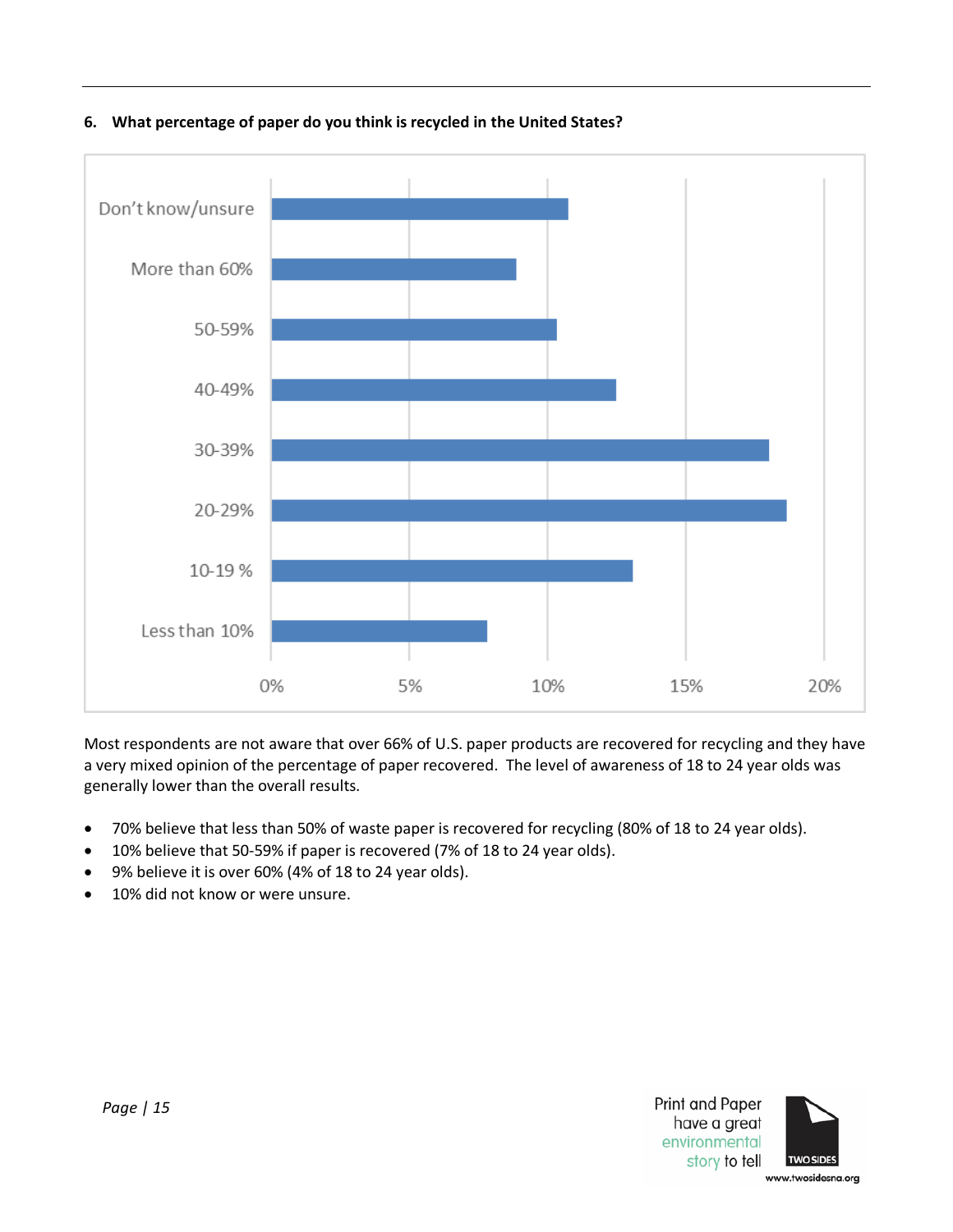<span id="page-15-0"></span>**7. Compared with other products (e.g. glass, plastic, metal), what is the recycling rate of paper products? (Lowest = recycled the least. Highest = recycled the most)**



Paper products have the highest recycling rate in the U.S. when compared to other materials such as glass, plastic and metals. However, only 8% of respondents selected the correct answer.

- 33% believe the recycling rate of paper products is average when compared to other materials (35% of 18 to 24 year olds).
- 21% believe it is higher than the average (20% of 18 to 24 year olds).
- 21% were unsure (10% of 18 to 24 year olds).
- 17% believe it is lower (20% of 18 to 24 year olds).
- 11% believe it is the lowest (11% of 18 to 24 year olds).
- 8% believe paper has the highest recycling rate (5% of 18 to 24 year olds).

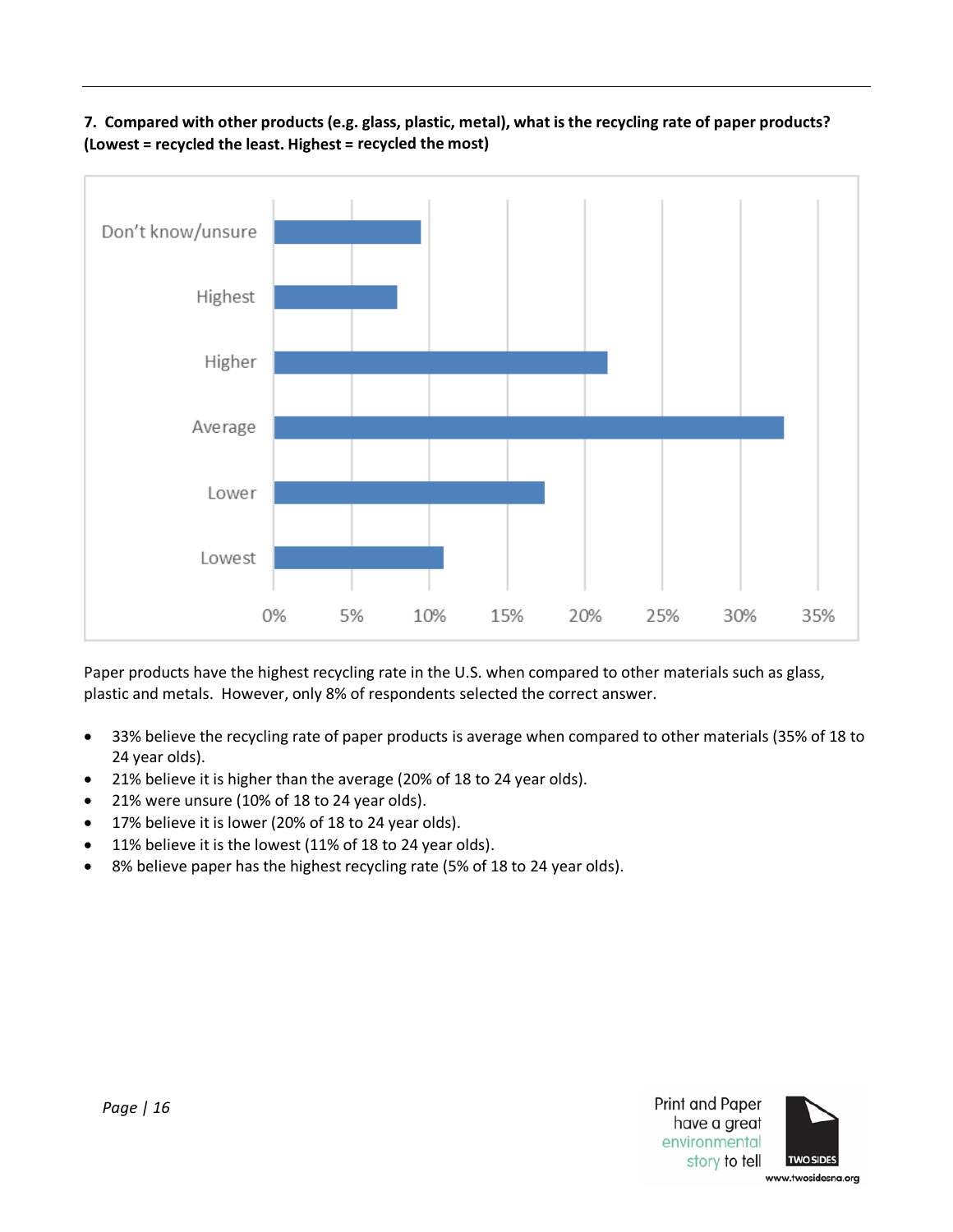

<span id="page-16-0"></span>**8. Have you seen recent ads promoting the effectiveness or environmental friendliness of print and paper?**

<span id="page-16-1"></span>Over 35% of respondents indicated that they have seen ads promoting the effectiveness or environmental friendliness of print and paper.



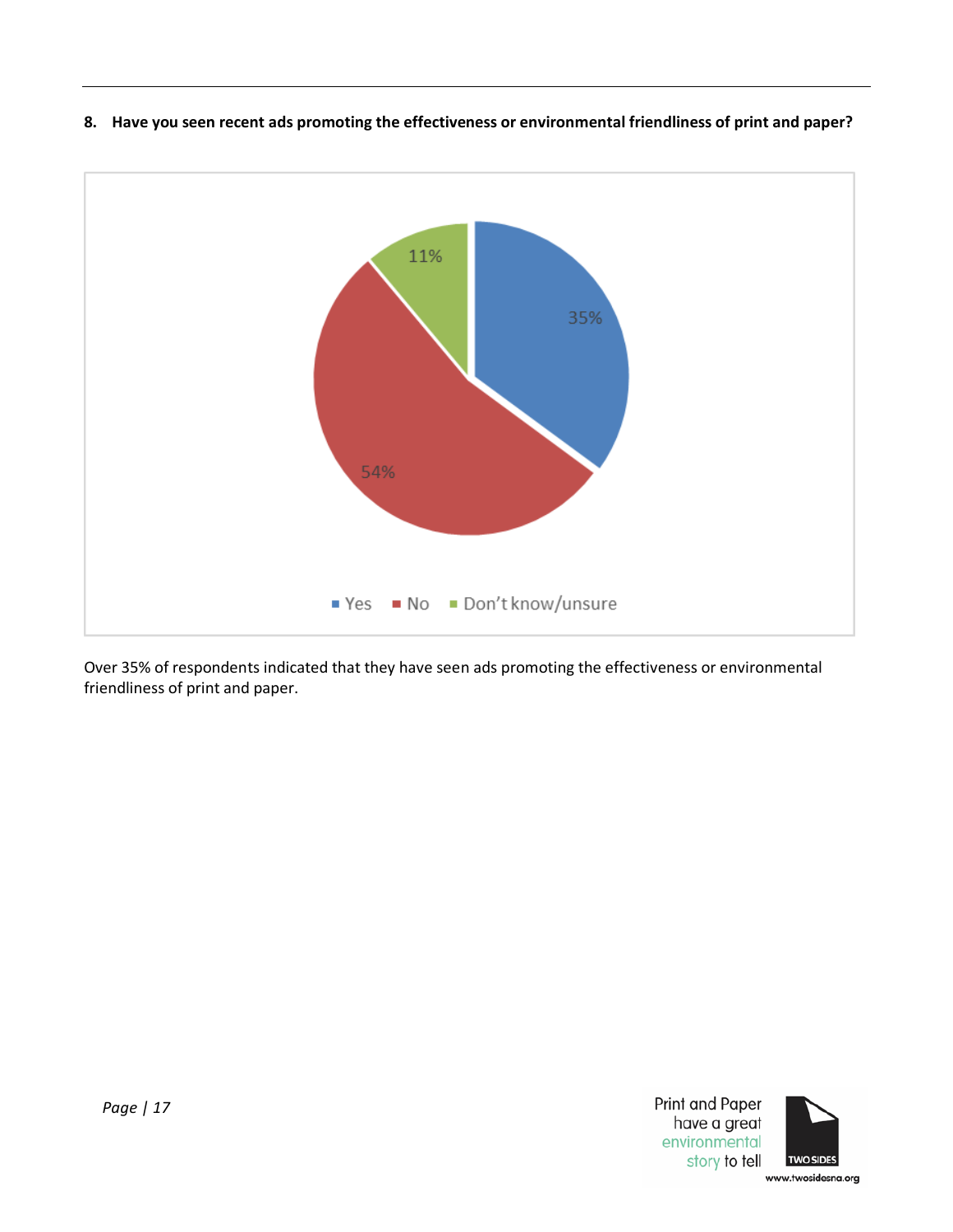# **9. Did you find the information was useful? Credible?**



- 94% of the respondents stated that they found the ads useful.
- Over 86% stated they found the ads to be credible.